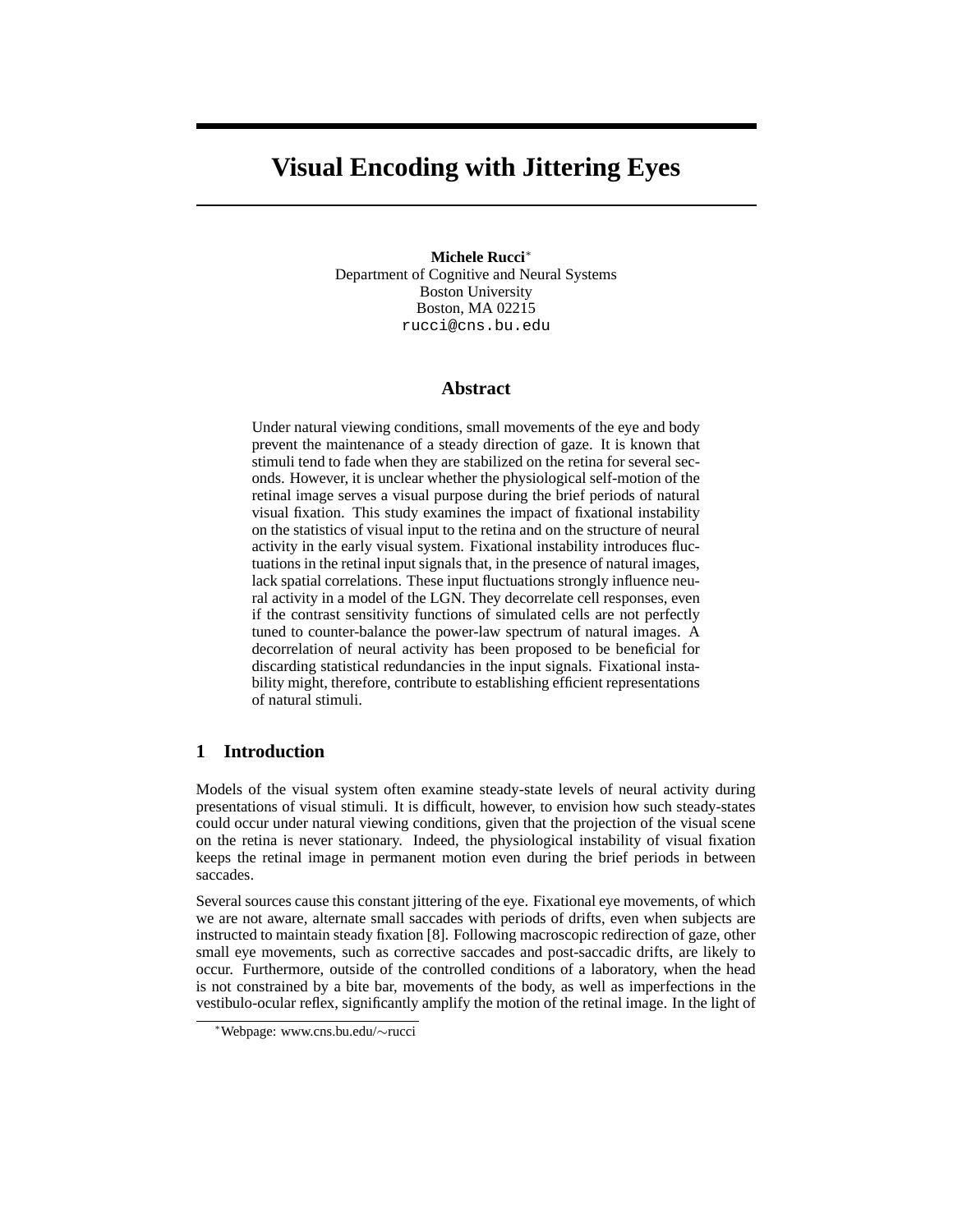this constant jitter, it is remarkable that the brain is capable of constructing a stable percept, as fixational instability moves the stimulus by an amount that should be clearly visible (see, for example, [7]).

Little is known about the purposes of fixational instability. It is often claimed that small saccades are necessary to refresh neuronal responses and prevent the disappearance of a stationary scene, a claim that has remained controversial given the brief durations of natural visual fixation (reviewed in [16]). Yet, recent theoretical proposals [1, 11] have claimed that fixational instability plays a more central role in the acquisition and neural encoding of visual information than that of simply refreshing neural activity. Consistent with the ideas of these proposals, neurophysiological investigations have shown that fixational eye movements strongly influence the activity of neurons in several areas of the monkey's brain [5, 14, 6]. Furthermore, modeling studies that simulated neural responses during freeviewing suggest that fixational instability profoundly affects the statistics of thalamic [13] and thalamocortical activity [10].

This paper summarizes an alternative theory for the existence of fixational instability. Instead of regarding the jitter of visual fixation as necessary for*refreshing* neuronal responses, it is argued that the self-motion of the retinal image is essential for properly *structuring* neural activity in the early visual system into a format that is suitable for processing at later stages. It is proposed that fixational instability is part of a strategy of acquisition of visual information that enables compact visual representations in the presence of natural visual input.

## **2 Neural decorrelation and fixational instability**

It is a long-standing proposal that an important function of early visual processing is the removal of part of the redundancy that characterizes natural visual input [3]. Less redundant signals enable more compact representations, in which the same amount of information can be represented by smaller neuronal ensembles. While several methods exist for eliminating input redundancies, a possible approach is the removal of pairwise correlations between the intensity values of nearby pixels [2]. Elimination of these spatial correlations allows efficient representations in which neuronal responses tend to be less statistically dependent.

According to the theory described in this paper, fixational instability contributes to decorrelating the responses of cells in the retina and the LGN during viewing of natural scenes. This theory is based on two factors, which are described separately in the following sections. The first component, analyzed in Section 2.1, is the spatially uncorrelated input signal that occurs when natural scenes are scanned by jittering eyes. The second factor is an amplification of this spatially uncorrelated input, which is mediated by cell response characteristics. Section 2.2 examines the interaction between the dynamics of fixational instability and the temporal characteristics of neurons in the Lateral Geniculate Nucleus (LGN), the main relay of visual information to the cortex.

#### **2.1 Influence of fixational instability on visual input**

To analyze the effect of fixational instability on the statistics of geniculate activity, it is useful to approximate the input image in a neighborhood of a fixation point  $x_0$  by means of its Taylor series:

$$
I(\mathbf{x}) \approx I(\mathbf{x}_0) + \nabla I(\mathbf{x}_0) \cdot (\mathbf{x} - \mathbf{x}_0)^T + \mathbf{o}(|\mathbf{x} - \mathbf{x}_0|^2)
$$
 (1)

If the jittering produced by fixational instability is sufficiently small, high-order derivatives can be neglected, and the input to a location x on the retina during visual fixation can be approximated by its first-order expansion:

$$
S(\mathbf{x},t) \approx I(\mathbf{x}) + \boldsymbol{\xi}^{T}(t) \cdot \nabla I(\mathbf{x}) = I(\mathbf{x}) + \tilde{I}(\mathbf{x},t)
$$
\n(2)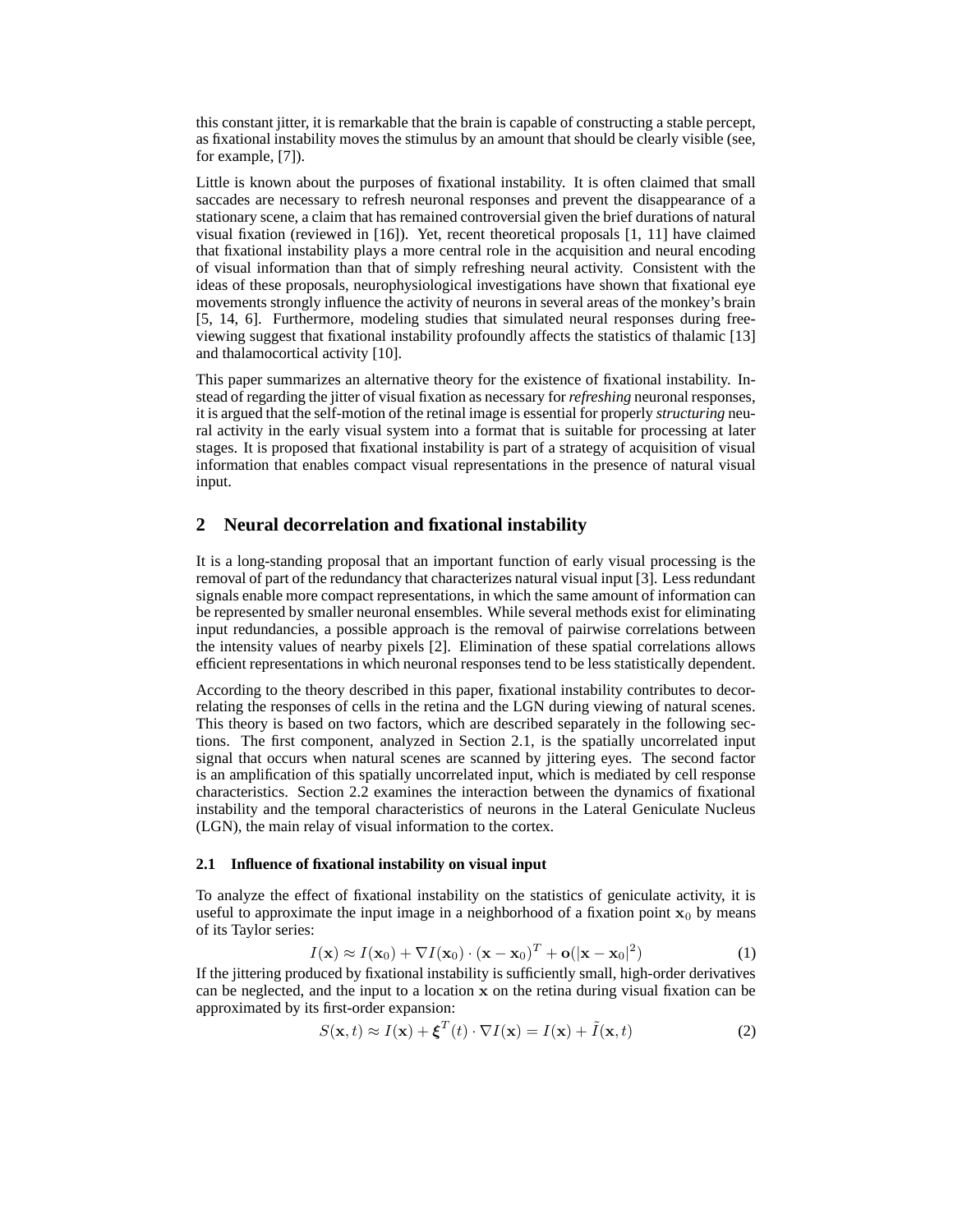where  $\xi(t) = [\xi_x(t), \xi_y(t)]$  is the trajectory of the center of gaze during the period of fixation, t is the time elapsed from fixation onset,  $I(\mathbf{x})$  is the visual input at  $t = 0$ , and  $ilde{I}(\mathbf{x},t) = \frac{\partial I(\mathbf{x})}{\partial x} \xi_x(t) + \frac{\partial I(\mathbf{x})}{\partial y} \xi_y(t)$  is the dynamic fluctuation in the visual input produced by fixational instability.

Eq. 2 allows an analytical estimation of the power spectrum of the signal entering the eye during the self-motion of the retinal image. Since, according to Eq. 2, the retinal input  $S(\mathbf{x}, t)$  can be approximated by the sum of two contributions, I and I, its power spectrum  $R_{SS}$  consists of three terms:

$$
R_{SS}(\mathbf{u}, w) \approx R_{II} + R_{\tilde{I}\tilde{I}} + 2R_{I\tilde{I}}
$$

where  $\bf{u}$  and  $\bf{w}$  represent, respectively, spatial and temporal frequency.

Fixational instability can be modeled as an ergodic process with zero mean and uncorrelated components along the two axes, *i.e.*,  $\langle \xi \rangle_T = 0$  and  $R_{\xi_x \xi_y}(t) = 0$ . Although not necessary for the proposed theory, these assumptions simplify our statistical analysis, as  $R_{I\tilde{I}}$  is zero, and the power spectrum of the visual input is given by:

$$
R_{SS} \approx R_{II} + R_{\tilde{I}\tilde{I}} \tag{3}
$$

where  $R_{II}$  is the power spectrum of the stimulus, and  $R_{\tilde{I}\tilde{I}}$  depends on both the stimulus and fixational instability.

To determine  $R_{\tilde{I}\tilde{I}}(\mathbf{u}, w)$ , from Eq. 2 follows that

$$
\tilde{I}(\mathbf{u},w) = i u_x I(\mathbf{u}) \xi_x(w) + i u_y I(\mathbf{u}) \xi_y(w)
$$

and under the assumption of uncorrelated motion components, approximating the power spectrum via finite Fourier Transform yields:

$$
R_{\tilde{I}\tilde{I}}(\mathbf{u},w) = \lim_{T \to \infty} \langle \frac{1}{T} | \tilde{I}_T(\mathbf{u},w) |^2 \rangle_{\xi,\mathcal{I}} = R_{\xi\xi}(w) R_{II}(\mathbf{u}) |\mathbf{u}|^2 \tag{4}
$$

where  $\tilde{I}_T$  is the Fourier Transform of a signal of duration T, and we have assumed identical second-order statistics of retinal image motion along the two Cartesian axes. As shown in Fig. 1 is clear that the presence of the term  $u^2$  in Eq. 4 compensates for the scaling invariance of natural images. That is, since for natural images  $R_{II}^{I}(\mathbf{u}) \propto \mathbf{u}^{-2}$ , the product  $R_{II}(\mathbf{u})|\mathbf{u}|^2$  whitens  $R_{II}$  by producing a power spectrum  $R_{II}$  that remains virtually constant at all spatial frequencies.

#### **2.2 Influence of fixational instability on neural activity**

This section analyzes the structure of correlated activity during fixational instability in a model of the LGN. To delineate the important elements of the theory, we consider linear approximations of geniculate responses provided by space-time separable kernels. This assumption greatly simplifies the analysis of levels of correlation. Results are, however, general, and the outcomes of simulations with space-time inseparable kernels and different levels of rectification (the most prominent nonlinear behavior of parvocellular geniculate neurons) can be found in [13, 10].

Mean instantaneous firing rates were estimated on the basis of the convolution between the input I and the cell spatiotemporal kernel  $h_{\alpha}$ :

$$
\alpha(t) = h_{\alpha}(\mathbf{x}, t) \star I(\mathbf{x}, t) = \int_0^t \int_{-\infty}^{\infty} \int_{-\infty}^{\infty} h_{\alpha}(x', y', t') I(x - x', y - y', t - t') dx' dy' dt'
$$

where  $h_{\alpha}(\mathbf{x}, t) = g_{\alpha}(t) f_{\alpha}(\mathbf{x})$ . Kernels were designed on the basis of data from neurophysiological recordings to replicate the responses of parvocellular ON-center cells in the LGN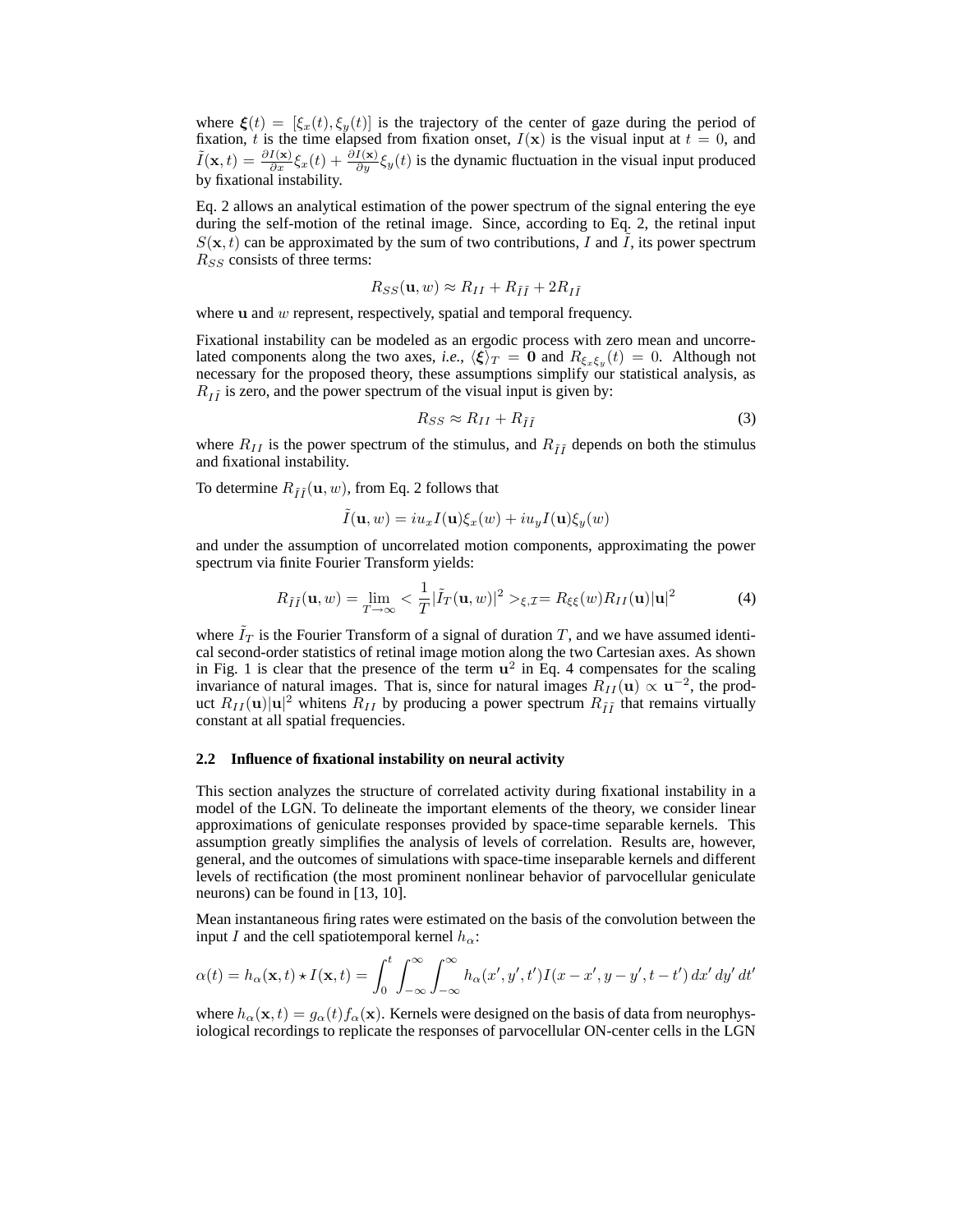

Figure 1: Fixational instability introduces a spatially uncorrelated component in the visual input to the retina during viewing of natural scenes. The graph compares the power spectrum of natural images  $(R_{II})$  to the dynamic power spectrum introduced by fixational instability ( $R_{\tilde{i}\tilde{j}}$ ). The two curves represent radial averages evaluated over 15 pictures of natural scenes.

of the macaque. The spatial component  $f_{\alpha}(\mathbf{x})$  was modeled by a standard difference of Gaussian [15]. The temporal kernel  $g_{\alpha}(t)$  possessed a biphasic profile with positive peak at 50 ms, negative peak at 75 ms, and overall duration of less than 200 ms [4].

In this section, levels of correlation in the activity of pairs of geniculate neurons are summarized by the correlation pattern  $\hat{c}_{\alpha\alpha}(\mathbf{x})$ :

$$
\hat{c}_{\alpha\alpha}(\mathbf{x}) = \langle \alpha_{\mathbf{y}}(t)\alpha_{\mathbf{z}}(t) \rangle \Big|_{T,\mathcal{I}} \tag{5}
$$

where  $\alpha_{y}(t)$  and  $\alpha_{z}(t)$  are the responses of cells with receptive fields centered at y and z, and  $x = y - z$  is the separation between receptive field centers. The average is evaluated over time  $T$  and over a set of stimuli  $\mathcal{I}$ .

With linear models,  $\hat{c}_{\alpha\alpha}(\mathbf{x})$  can be estimated on the basis of the input power spectrum  $R_{SS}(\mathbf{u},w)$ :

$$
\hat{c}_{\alpha\alpha}(\mathbf{x}) = c_{\alpha\alpha}(\mathbf{x}, t)\Big|_{t=0}
$$
 and  $c_{\alpha\alpha}(\mathbf{x}, t) = \mathcal{F}^{-1}\{R_{\alpha\alpha}\}\$  (6)

where  $R_{\alpha\alpha} = |H_{\alpha}|^2 R_{SS}(\mathbf{u}, w)$  is the power spectrum of LGN activity  $(H_{\alpha}(\mathbf{u}, w))$  is the spatiotemporal Fourier transform of the kernel  $h_\alpha$ (**x**, t)), and  $\mathcal{F}^{-1}$  represents the inverse Fourier transform operator.

To evaluate  $R_{\alpha\alpha}$ , substitution of  $R_{SS}$  from Eq. 3 and separation of spatial and temporal elements yield:

$$
R_{\alpha\alpha} \approx |G_{\alpha}|^2 |F_{\alpha}|^2 R_{II} + |G_{\alpha}|^2 |F_{\alpha}|^2 R_{\tilde{II}} = R_{\alpha\alpha}^S + R_{\alpha\alpha}^D \tag{7}
$$

where  $F_{\alpha}(\mathbf{u})$  and  $G_{\alpha}(w)$  represent the Fourier Transforms of the spatial and temporal kernels. Eq. 7 shows that, similar to the retinal input, also the power spectrum of geniculate activity can be approximated by the sum of two separate elements. Only  $R_{\alpha\alpha}^D$  depends on fixational instability. The first term,  $R_{\alpha\alpha}^{S}$ , is determined by the power spectrum of the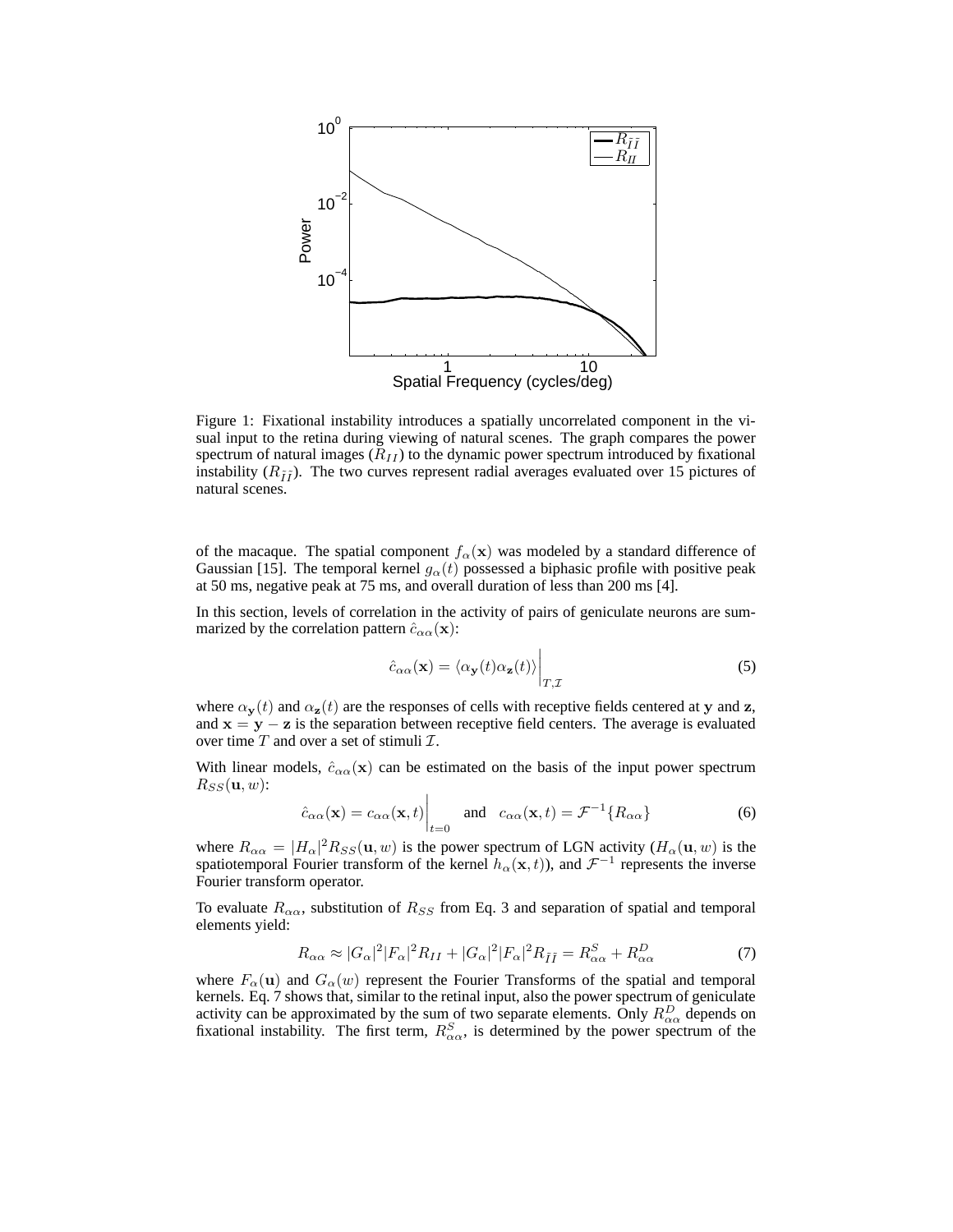stimulus and the characteristics of geniculate cells but does not depend on the motion of the eye during the acquisition of visual information.

By substituting in Eq. 6 the expression of  $R_{\alpha\alpha}$  from Eq. 7, we obtain

$$
c_{\alpha\alpha}(\mathbf{x},t) \approx c_{\alpha\alpha}^{S}(\mathbf{x},t) + c_{\alpha\alpha}^{D}(\mathbf{x},t)
$$
\n(8)

where

$$
c_{\alpha\alpha}^{S}(\mathbf{x},t) = \mathcal{F}^{-1}\{R_{\alpha\alpha}^{S}(\mathbf{u},w)\}\ \text{and}\ \ c_{\alpha\alpha}^{D}(\mathbf{x},t) = \mathcal{F}^{-1}\{R_{\alpha\alpha}^{D}(\mathbf{u},w)\}
$$

Eq. 8 shows that fixational instability adds the term  $c_{\alpha\alpha}^D$  to the pattern of correlated activity  $c_{\alpha\alpha}^S$  that would obtained with presentation of the same set of stimuli without the self-motion of the eye.

With presentation of pictures of natural scenes,  $R_{II}(w) = 2\pi\delta(w)$ , and the two input signals  $R_{\alpha\alpha}^{S}$  and  $R_{\alpha\alpha}^{D}$  provide, respectively, a static and a dynamic contribution to the spatiotemporal correlation of geniculate activity. The first term in Eq. 8 gives a correlation pattern:

$$
\hat{c}_{\alpha\alpha}^{S}(\mathbf{x}) = k_{S} \mathcal{F}_{S}^{-1} \{ |F_{\alpha}|^{2} R_{II}^{S}(\mathbf{u}) \}
$$
\n(9)

where  $k_S = |G(0)|^2$ .

By substituting  $R_{\tilde{I}\tilde{I}}$  from Eq. 4, the second term in Eq. 8 gives a correlation pattern:

$$
\hat{c}_{\alpha\alpha}^D(\mathbf{x}) = k_D \mathcal{F}_{\mathcal{S}}^{-1} \{ |F_{\alpha}|^2 R_{II}^S(\mathbf{u}) |\mathbf{u}|^2 \}
$$
(10)

where  $k_D = \mathcal{F}_T^{-1} \{ |G_\alpha(w)|^2 R_{\xi\xi}(w) \} \Big|_{t=0}$ is a constant given by the temporal dynamics of cell response and fixational instability.  $\mathcal{F}_T^{-1}$  and  $\mathcal{F}_S^{-1}$  indicate the operations of inverse Fourier Transform in time and space.

To summarize, during the physiological instability of visual fixation, the structure of correlated activity in a linear model of the LGN is given by the superposition of two spatial terms, each of them weighted by a coefficient ( $k<sub>S</sub>$  and  $k<sub>D</sub>$ ) that depends on dynamics:

$$
\hat{c}_{\alpha\alpha}(\mathbf{x}) = k_S \mathcal{F}_S^{-1}\{ (|F_{\alpha}|^2 R_{II}^S(\mathbf{u})\} + k_D \mathcal{F}_S^{-1}\{ |F_{\alpha}|^2 R_{II}^S(\mathbf{u}) |\mathbf{u}|^2 \}
$$
(11)

Whereas the stimulus contributes to the structure of correlated activity by means of the power spectrum  $R_{II}^S$ , the contribution introduced by fixational instability depends on  $R_{II}^S$ , a signal that discards the broad correlation of natural images. Since in natural images, most power is concentrated at low spatial frequencies, the uncorrelated fluctuations in the input signals generated by fixational instability have small amplitudes. That is,  $R_{II}^D$  provides less power than  $R_{II}^S$ . However, geniculate cells tend to respond more strongly to changing stimuli than stationary ones, and  $k_D$  is larger than  $k_S$ . Therefore, the small input modulations introduced by fixational instability are amplified by the dynamics of geniculate cells.

Fig. 2 shows the structure of correlated activity in the model when images of natural scenes are examined in the presence of fixational instability. In this example, fixational instability was assumed to possess Gaussian temporal correlation,  $R_{\xi\xi}(w)$ , with standard deviation  $\sigma_T = 22$  ms and amplitude  $\sigma_S = 12$  arcmin. In addition to the total pattern of correlation given by Eq. 11, Fig. 2 also shows the patterns of correlation produced by the two components  $\hat{c}^S_{\alpha\alpha}$  and  $\hat{c}^D_{\alpha\alpha}$ . Whereas  $\hat{c}^S_{\alpha\alpha}$  was strongly influenced by the broad spatial correlations of natural images,  $\hat{c}^D_{\alpha\alpha}$ , due to its dependence on the whitened power spectrum  $R_{\tilde{I}\tilde{I}}$ , was determined exclusively by cell receptive fields. Due to the amplification factor  $k_D$ ,  $\hat{c}_{\alpha\alpha}^D$  provided a stronger contribution than  $\hat{c}_{\alpha\alpha}^S$  and heavily influenced the global structure of correlated activity.

To examine the relative influence of the two terms  $\hat{c}^S_{\alpha\alpha}$  and  $\hat{c}^D_{\alpha\alpha}$  on the structure of correlated activity, Fig. 3 shows their ratio at separation zero,  $\rho_{DS} = \hat{c}_{\alpha\alpha}^D(0)/\hat{c}_{\alpha\alpha}^S(0)$ , with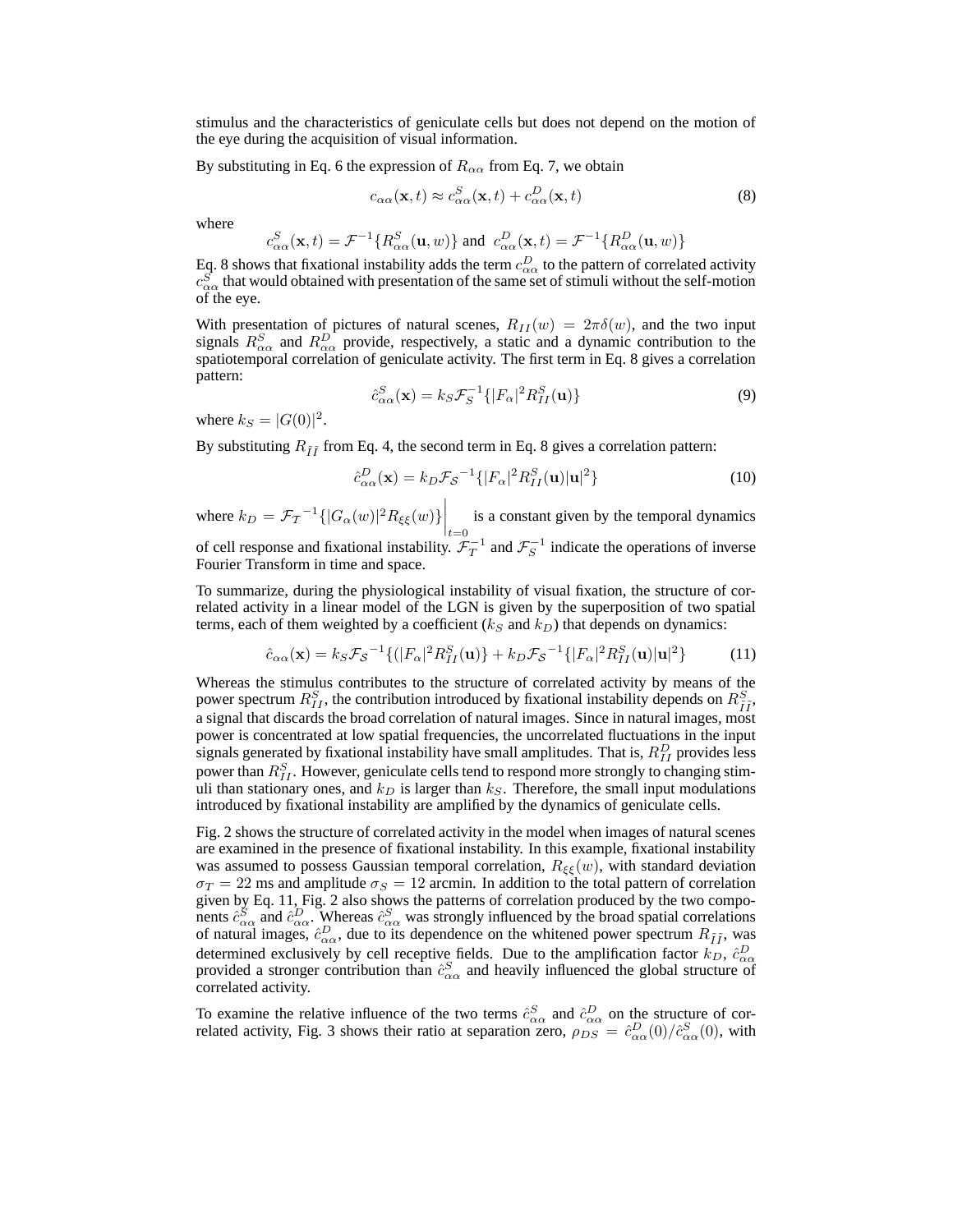

Figure 2: Patterns of correlation obtained from Eq. 11 when natural images are examined in the presence of fixational instability. The three curves represent the total level of correlation (Total), the correlation  $\hat{c}^S_{\alpha\alpha}(\mathbf{x})$  that would be present if the same images were examined in the absence of fixational instability (Static), and the contribution  $\hat{c}^D_{\alpha\alpha}(\mathbf{x})$  of fixational instability (Dynamic). Data are radial averages evaluated over pairs of cells with the same separation  $||\mathbf{x}||$  between their receptive fields.

presentation of natural images and for various parameters of fixational instability. Fig. 3 (a) shows the effect of varying the spatial amplitude of the retinal jitter. In order to remain within the range of validity of the Taylor approximation in Eq. 2, only small amplitude values are considered. As shown by Fig.  $3(a)$ , the larger the instability of visual fixation, the larger the contribution of the dynamic term  $\hat{c}^D_{\alpha\alpha}$  with respect to  $\hat{c}^S_{\alpha\alpha}$ . Except for very small values of  $\sigma_S$ ,  $\rho_{DS}$  is larger than one, indicating that  $\hat{c}_{\alpha\alpha}^D$  influences the structure of correlated activity more strongly than  $\hat{c}^S_{\alpha\alpha}$ . Fig. 3 (b) shows the impact of varying  $\sigma_T$ , which defines the temporal window over which fixational jitter is correlated. Note that  $\rho_{DS}$  is a non-monotonic function of  $\sigma_T$ . For a range of  $\sigma_T$  corresponding to intervals shorter than the typical duration of visual fixation,  $\hat{c}^D_{\alpha\alpha}$  is significantly larger than  $\hat{c}^S_{\alpha\alpha}$ . Thus, fixational instability strongly influences correlated activity in the model when it moves the direction of gaze within a range of a few arcmin and is correlated over a fraction of the duration of visual fixation. This range of parameters is consistent with the instability of fixation observed in primates.

## **3 Conclusions**

It has been proposed that neurons in the early visual system decorrelate their responses to natural stimuli, an operation that is believed to be beneficial for the encoding of visual information [2]. The original claim, which was based on psychophysical measurements of human contrast sensitivity, relies on an inverse proportionality between the spatial response characteristics of retinal and geniculate neurons and the structure of natural images. However, data from neurophysiological recordings have clearly shown that neurons in the retina and the LGN respond significantly to low spatial frequencies, in a way that is not compatible with the requirements of Atick and Redlich's proposal. During natural viewing, input signals to the retina depend not only on the stimulus, but also on the physiological instability of visual fixation. The results of this study show that when natural scenes are examined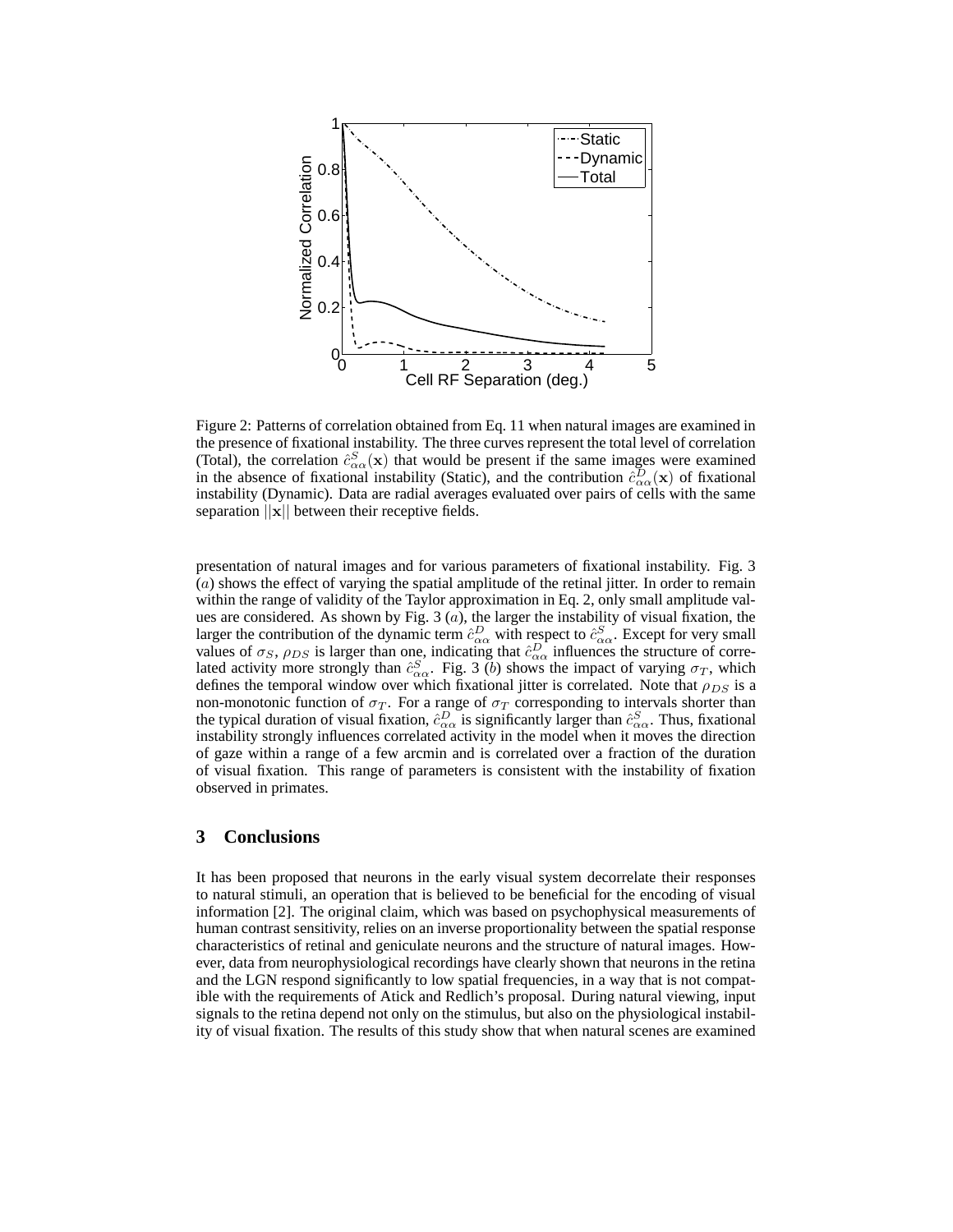

Figure 3: Influence of the characteristics of fixational instability on the patterns of correlated activity during presentation of natural images. The two graphs show the ratio  $\rho_{DS}$ between the peaks of the two terms  $\hat{c}_{\alpha\alpha}^D$  and  $\hat{c}_{\alpha\alpha}^S$  in Eq. 8. Fixational instability was assumed to possess a Gaussian correlation with standard deviation  $\sigma_T$  and amplitude  $\sigma_S$ . (a) Effect of varying  $\sigma_S$  ( $\sigma_T = 22$  ms). (b) Effect of varying  $\sigma_T$  ( $\sigma_S = 12$  arcmin).

with jittering eyes, as occurs under natural viewing conditions, fixational instability tends to decorrelate cell responses even if the contrast sensitivity functions of individual neurons do not counterbalance the power spectrum of visual input.

The theory described in this paper relies of two main elements. The first component is the presence of a spatially uncorrelated input signal during presentation of natural visual stimuli ( $R_{\tilde{i}\tilde{j}}$  in Eq. 3). This input signal is a direct consequence of the scale invariance of natural images. It is a property of natural images that, although the intensity values of nearby pixels tend to be correlated, changes in intensity around pairs of pixels are uncorrelated. This property is not satisfied by an arbitrary image. In a spatial grating, for example, intensity changes at any two locations are highly correlated. During the instability of visual fixation, neurons receive input from the small regions of the visual field covered by the jittering of their receptive fields. In the presence of natural images, although the inputs to cells with nearby receptive fields are on average correlated, the fluctuations in these input signals produced by fixational instability are not correlated. Fixational instability appears to be tuned to the statistics of natural images, as it introduces a spatially uncorrelated signal only in the presence of visual input with a power spectrum that declines as  $u^{-2}$  with spatial frequency.

The second element of the theory is the neuronal amplification of the spatially uncorrelated input signal introduced by the self-motion of the retinal image. This amplification originates from the interaction between the dynamics of fixational instability and the temporal sensitivity of geniculate units. Since  $R_{\tilde{I}\tilde{I}}$  attenuates the low spatial frequencies of the stimulus, it tends to possess less power than  $R_{II}$ . However, in Eq. 11, the contributions of the two input signals are modulated by the multiplicative terms  $k<sub>S</sub>$  and  $k<sub>D</sub>$ , which depend on the temporal characteristics of cell responses (both  $k<sub>S</sub>$  and  $k<sub>D</sub>$ ) and fixational instability  $(k_D)$  only). Since geniculate neurons respond more strongly to changing stimuli than to stationary ones,  $k_D$  tends to be higher than  $k_S$ . Correspondingly, in a linear model of the LGN, units are highly sensitive to the uncorrelated fluctuations in the input signals produced by fixational instability.

The theory summarized in this study is consistent with the strong modulations of neural responses observed during fixational eye movements [5, 14, 6], as well as with the results